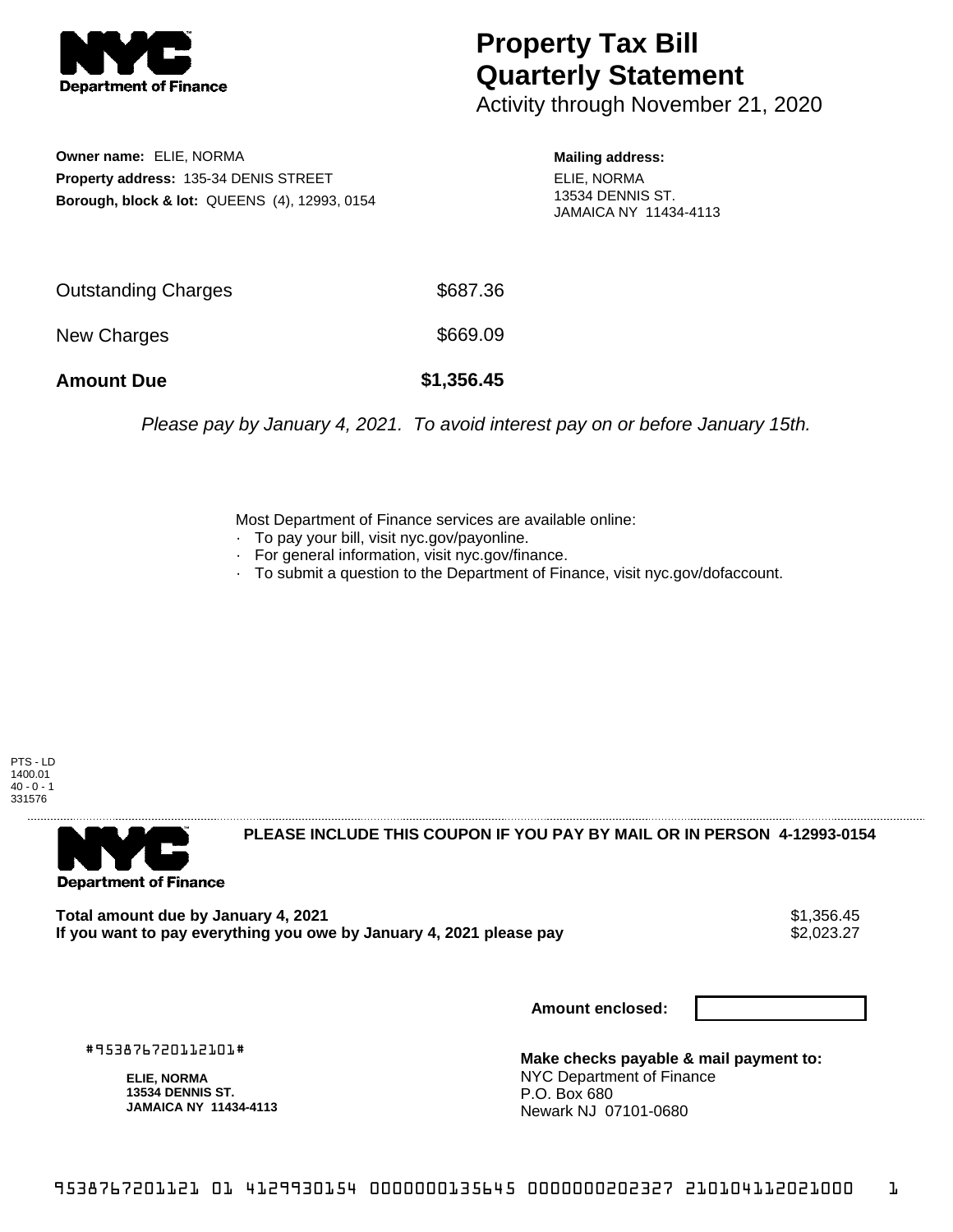

| <b>Billing Summary</b>                                                                                         | <b>Activity Date Due Date</b> | Amount        |
|----------------------------------------------------------------------------------------------------------------|-------------------------------|---------------|
| Outstanding charges including interest and payments                                                            |                               | \$687.36      |
| <b>Finance-Property Tax</b>                                                                                    | 01/01/2021                    | \$678.81      |
| <b>Adopted Tax Rate</b>                                                                                        |                               | $$-9.72$      |
| <b>Total amount due</b>                                                                                        |                               | \$1,356.45    |
| <b>Tax Year Charges Remaining</b>                                                                              | <b>Activity Date Due Date</b> | <b>Amount</b> |
| <b>Finance-Property Tax</b>                                                                                    | 04/01/2021                    | \$678.81      |
| <b>Adopted Tax Rate</b>                                                                                        |                               | $$-9.72$      |
| Total tax year charges remaining                                                                               |                               | \$669.09      |
| If you want to pay everything you owe by January 4, 2021 please pay                                            |                               | \$2,023.27    |
| If you pay everything you owe by January 4, 2021, you would save:                                              |                               | \$2.27        |
| How We Calculated Your Property Tax For July 1, 2020 Through June 30, 2021                                     |                               |               |
|                                                                                                                | Overall                       |               |
| Tax class 1 - Small Home, Less Than 4 Families                                                                 | <b>Tax Rate</b>               |               |
| Original tax rate billed                                                                                       | 21.1670%                      |               |
| New Tax rate                                                                                                   | 21.0450%                      |               |
| <b>Estimated Market Value \$657,000</b>                                                                        |                               |               |
|                                                                                                                |                               | <b>Taxes</b>  |
| <b>Billable Assessed Value</b>                                                                                 | \$31,882                      |               |
| Senior Citizen Homeowner                                                                                       | $-15,941.00$                  |               |
| <b>Taxable Value</b>                                                                                           | \$15,941 x 21.0450%           |               |
| <b>Tax Before Abatements and STAR</b>                                                                          | \$3,354.80                    | \$3,354.80    |
| Enhanced Star - School Tax Relief                                                                              | $$-3,280.00$                  | $$-659.00**$  |
| Annual property tax                                                                                            |                               | \$2,695.80    |
| Original property tax billed in June 2020                                                                      |                               | \$2,715.24    |
| <b>Change In Property Tax Bill Based On New Tax Rate</b>                                                       |                               | $$-19.44$     |
| ** This is your NYS STAR tax savings. For more information, please visit us at nyc.gov/finance or contact 311. |                               |               |

Please call 311 to speak to a representative to make a property tax payment by telephone.

## **Home banking payment instructions:**

- 1. **Log** into your bank or online bill pay website.
- 2. **Add** the new payee: NYC DOF Property Tax. Enter your account number, which is your boro, block and lot, as it appears here: 4-12993-0154 . You may also need to enter the address for the Department of Finance. The address is P.O. Box 680, Newark NJ 07101-0680.
- 3. **Schedule** your online payment using your checking or savings account.

## **Did Your Mailing Address Change?**

If so, please visit us at **nyc.gov/changemailingaddress** or call **311.**

When you provide a check as payment, you authorize us either to use information from your check to make a one-time electronic fund transfer from your account or to process the payment as a check transaction.